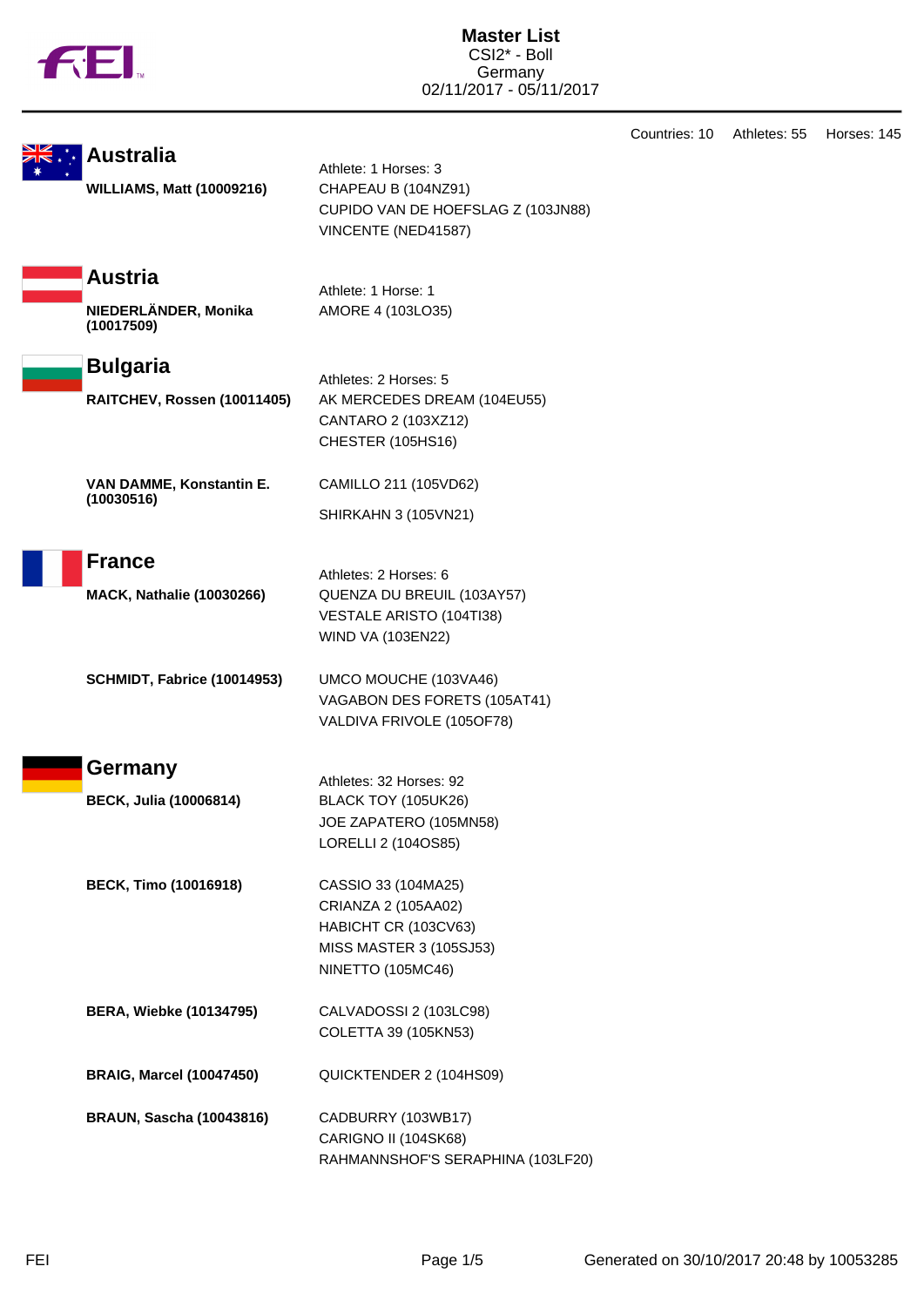

| BREMER, Chantelle (10116257)       | CADELA (103DK90)<br>CHELITA (105DN15)<br>QUADRO BS (103DE18)<br>QUIK STAR (104QJ72)                                                                                       |
|------------------------------------|---------------------------------------------------------------------------------------------------------------------------------------------------------------------------|
| <b>BRÜNZ, Andreas (10022119)</b>   | BALAM (103UF81)<br>ERLANDO 11 (103NX95)                                                                                                                                   |
| CARSTENSEN, Uwe (10012064)         | FARINO (105KM03)<br>QUINCY 137 (103GY35)                                                                                                                                  |
| CHRIST, Jens (10036400)            | <b>ACORAT 5 (GER45216)</b><br>CONCENTUS 4 (105FF15)                                                                                                                       |
| DREHER, Hans-Dieter (10001552)     | CASELLO (104VC46)<br>GOODTIMES VAN'T LOZERHOF (103PD87)<br>SAVITA 2 (103VM01)<br><b>UXANNA (105SX67)</b>                                                                  |
| FEHNL, Sven (10074850)             | LACOX (103WZ74)<br><b>QUINTO 64 (105IN50)</b><br>STARLETT (105UG94)                                                                                                       |
| <b>FESSLER, Thomas (10159739)</b>  | CARLAIL (105VL24)                                                                                                                                                         |
| <b>HEIM, Christian (10006385)</b>  | GOLDSTERN 230 (105EL75)<br>VALLEREY (103KW25)                                                                                                                             |
| HEINZMANN, Alexandra<br>(10006867) | BALOU 668 (103YB35)<br>CONTRADA 2 (105KH92)<br>MALINKA'S HOPE (103XI73)<br>UDO 41 (103GQ14)                                                                               |
| <b>HOSTER, Tim (10002939)</b>      | CHICO 892 (105QH61)<br>COLANTINUE (104LD28)<br>ECLAIR DES DAMES (105JL10)<br>LORENZO P (104IJ88)                                                                          |
| <b>JUNG, Michael (10005015)</b>    | DANIELS JACK S (104XD76)<br>FISCHERCHELSEA (104NI98)<br>FISCHERDAILY IMPRESSED (104MM52)<br>FISCHERSOLUTION (104ZO34)<br>SINDERELLA S (105SZ14)<br>SPORTSMANN S (103JI94) |
| KNACK, Alia (10132584)             | CAMPARI VII (104VL24)<br>CAN DO IT H (105JD00)<br>CLAUS PETER (104NY09)                                                                                                   |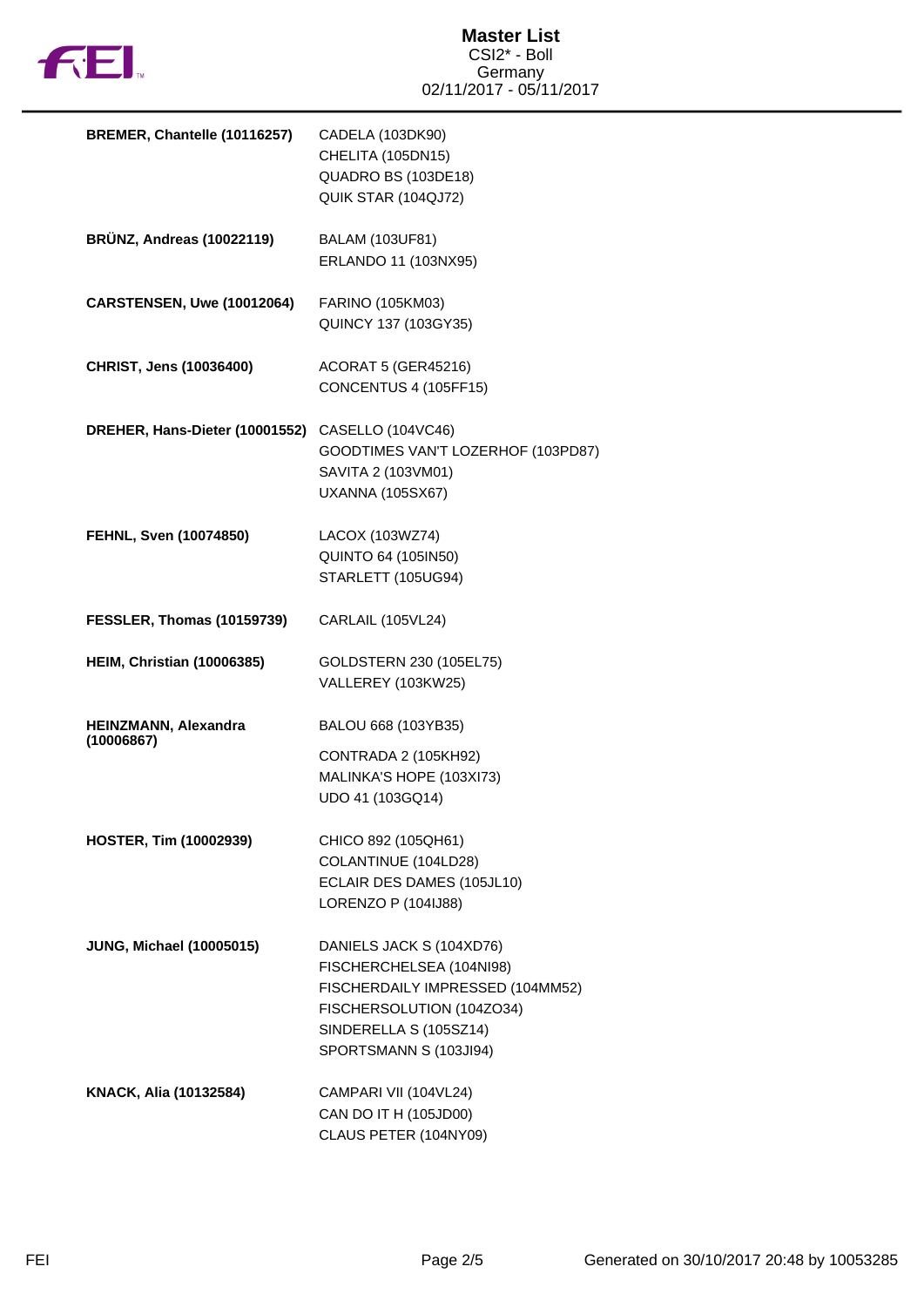

| <b>KRIEG, Leonie (10065050)</b>                     | CHAMPERLO (103KP93)<br>DAVY CROCKET C (104UT89)                                                                                                             |
|-----------------------------------------------------|-------------------------------------------------------------------------------------------------------------------------------------------------------------|
| <b>KRIEG, Niklas (10031603)</b>                     | AUSTIN POWERS 4 (105IE90)<br>CACHACCO BLUE (102ZI92)<br>CHACCO'S GLADDYS (105IV27)<br>CHADILA C (103VW49)<br>LILLIHAMMER (105CT84)<br>QUATER PAST (105DQ03) |
| KURZ, Christopher (10063266)                        | CASTELL 13 (105IB60)<br>CONSTANTIN K (105ID62)                                                                                                              |
| LÄUFER, Nora (10100394)                             | CAVALLERO P (104KJ30)<br>FBW ARAGORN (104PH31)                                                                                                              |
| LAUSENMEYER, Tabea (10114448) CHUANITA (104PO33)    |                                                                                                                                                             |
| MARSCHALL, Marcel (10030589)                        | BIONDA 16 (104KC82)<br>CASINJO EX Z (103YB42)<br>CRYSTAL 17 (104YV76)<br>JOY NONSTOP VD MOORKESHOEVE (104SD81)<br>UNDERCONTRACT (USA42816)                  |
| OPPERMANN, Jörg (10017152)                          | AMELIE 108 (105NH47)<br>CASH AND GO 7 (105SX36)<br>CHE GUEVARA 17 (GER45077)<br><b>ECKHART 2 (104XT37)</b>                                                  |
| RIEDLINGER, Sophia (10099528)                       | CE LA VIE 3 (104RO30)<br>WAIDFEE 13 (103YY24)                                                                                                               |
| <b>SCHWARZ, Tobias (10093133)</b>                   | CARAMELLO D'ORO (104PH33)<br>LA BELLE J (103UV98)                                                                                                           |
| <b>STEURER, Otto (10025347)</b>                     | CANBERRO (102ZR13)<br>WIRBELWIND III (SUI40797)                                                                                                             |
| STROBEL, Dirk-Heiner (10132022) ANGELOTTI (103AQ28) | <b>QUINSY (103IK20)</b>                                                                                                                                     |
| <b>TREIBER, Günter (10035399)</b>                   | BUDDY HOLLY (103EY17)<br>DELANO (104FE89)<br>MONTANA 681 (105MK78)                                                                                          |
| <b>WERNER, Hans Otto (10128662)</b>                 | LILLY (105OO74)<br><b>QUINTARA (105OO95)</b>                                                                                                                |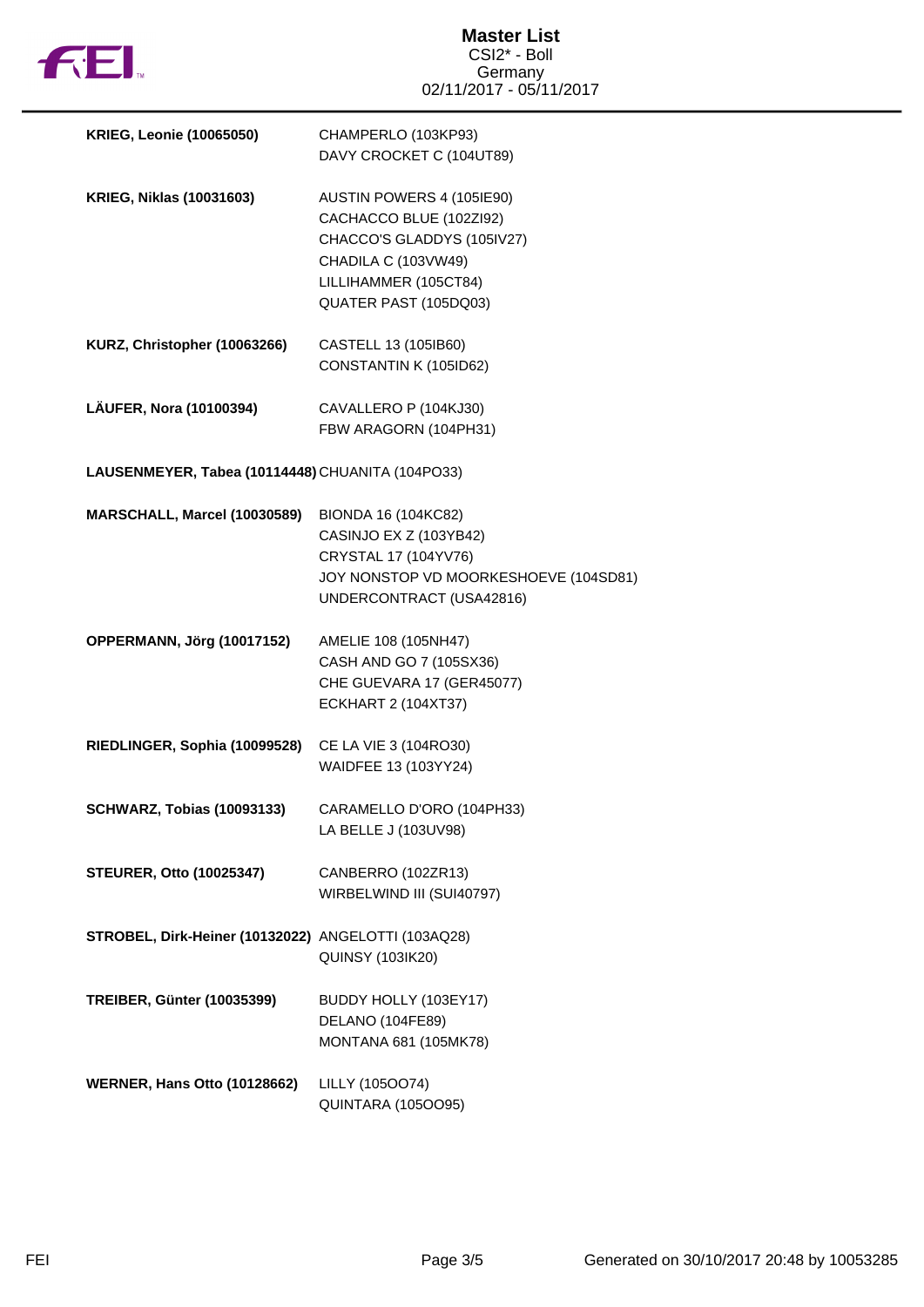|  | M |
|--|---|

| <b>WIELAND, Frank (10032596)</b>                                   | CAYO Z (104FI83)<br>DOMINKA (103WG73)<br>MANCHESTER 17 (103NC41)                                 |
|--------------------------------------------------------------------|--------------------------------------------------------------------------------------------------|
| <b>WITZEMANN, Andy (10005878)</b>                                  | CHAZINO (104CM86)<br>CICERO 117 (104SV16)<br>PRINZ 1293 (104SV24)                                |
| Great Britain                                                      | Athletes: 2 Horses: 4                                                                            |
| <b>SMEE, Leonora (10061035)</b>                                    | WALTONS TOP FLIGHT (103FE59)                                                                     |
| SMITH, Jason (10027840)                                            | AILONKA (103SM95)<br>BALIGARI (105RS29)<br>ZOA-WODKA (105RS30)                                   |
| Puerto Rico<br>PEREZ, Maria Victoria (10025356) ENJOY BE (104RH18) | Athlete: 1 Horses: 2<br><b>QUITANA 11 (104IA62)</b>                                              |
| Slovakia<br>CHUDYBA, Bronislav (10018887)                          | Athlete: 1 Horses: 3<br>BALOUNESS (104CD42)<br>POKERFACE 33 (102YQ45)<br>VERSO DU THOT (105BA03) |
| <b>Switzerland</b>                                                 | Athletes: 12 Horses: 27                                                                          |
| BUHOFER, Simone (10081130)                                         | FLYING GIRL (103OG65)                                                                            |
| FREIMÜLLER, Melanie (10045148) CARINO B (104AV95)                  | VIVA LA VIDA (104WX14)                                                                           |
| <b>FUCHS, Martin (10030545)</b>                                    | CHICA B Z (105BL90)<br>DUBAI DU BOIS PINCHET (105DU97)<br>UPPSALA DU FIGUIER (104QX82)           |
| GABATHULER, Walter (10003065) SILVER SURFER 2 (104ND76)            | <b>TACTIK (104DT64)</b><br>VALERIA III CH (103MO65)                                              |
| <b>HAUSER, Sergio (10047028)</b>                                   | KRAMBAMBULI V SCHL'HOF CH (103EI09)                                                              |
| <b>HEINIGER, Timo (10112496)</b>                                   | CARABATIC (105GX26)<br>EARL IV (105GX12)                                                         |
| <b>SCHIBLI, Mathias (10036227)</b>                                 | CARA CUMA (103OD54)<br>QUNO (105BH93)                                                            |